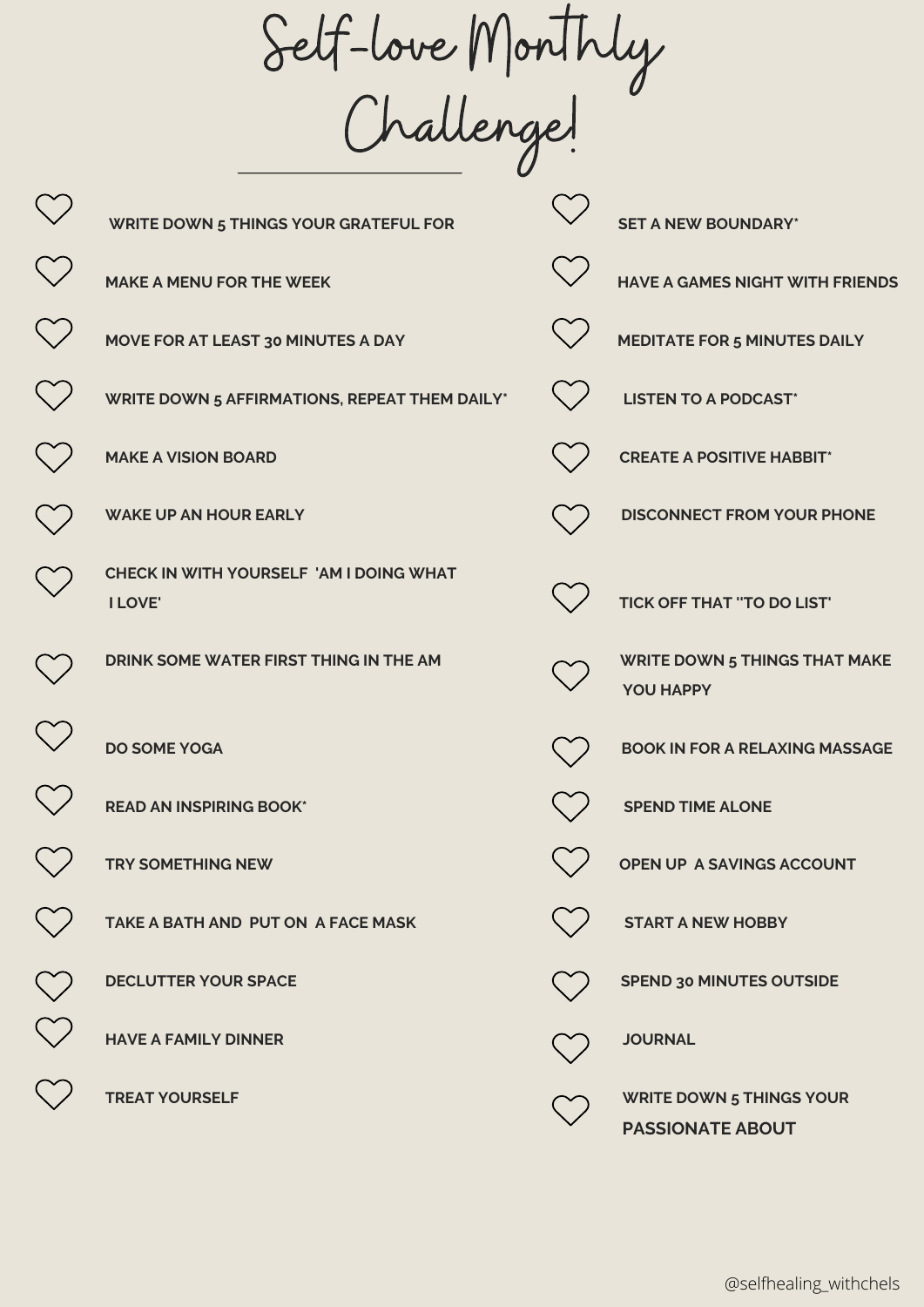Inspiration

#### **INSPIRING BOOKS**

- The energy bus \* Jon Gordon
- How to do the work \*The Holistic Psychologist
- You can heal your life \*Louise L, Hay
- Good Vibes, Good Life \*Vex King

### **PODCASTS**

- Life Uncut \*with Britt & Laura
- Pursuit of Bliss \*Kristen Jenna
- Manifestation Babe \*Kathrin Zenkina
- Do you F\*\*\*ing Mind \*Alex Fernandez

#### **AFFIRMATIONS**

- **.** I AM DESERIVING 'I deserve to be respected to set boundaries that serve me.
- I AM MINDFUL 'I will focus on what makes me happy. (samples from Self Lovin' Affirmation cards)

### **POSITIVE HABITS**

- Plan your week
- Go to bed earlier
- Create a morning routine
- Meal Prep
- Visit family
- Make time for 'YOU' daily

### **BOUNDARIES**

\*Setting boundaries is a form of self care\*

- Saying no to a person or activity
- The ability to change your mind
- Leaving a situation that doesn't align with your values

### **VISION BOARD**

- Search google, screenshot photos that align with what you want to manifest
- Get them printed at k-mart
- Make a collage in a photo frame
- Hang it in your room

Get into the habit of asking yourself 'Does this support the life I'm trying

to create?'